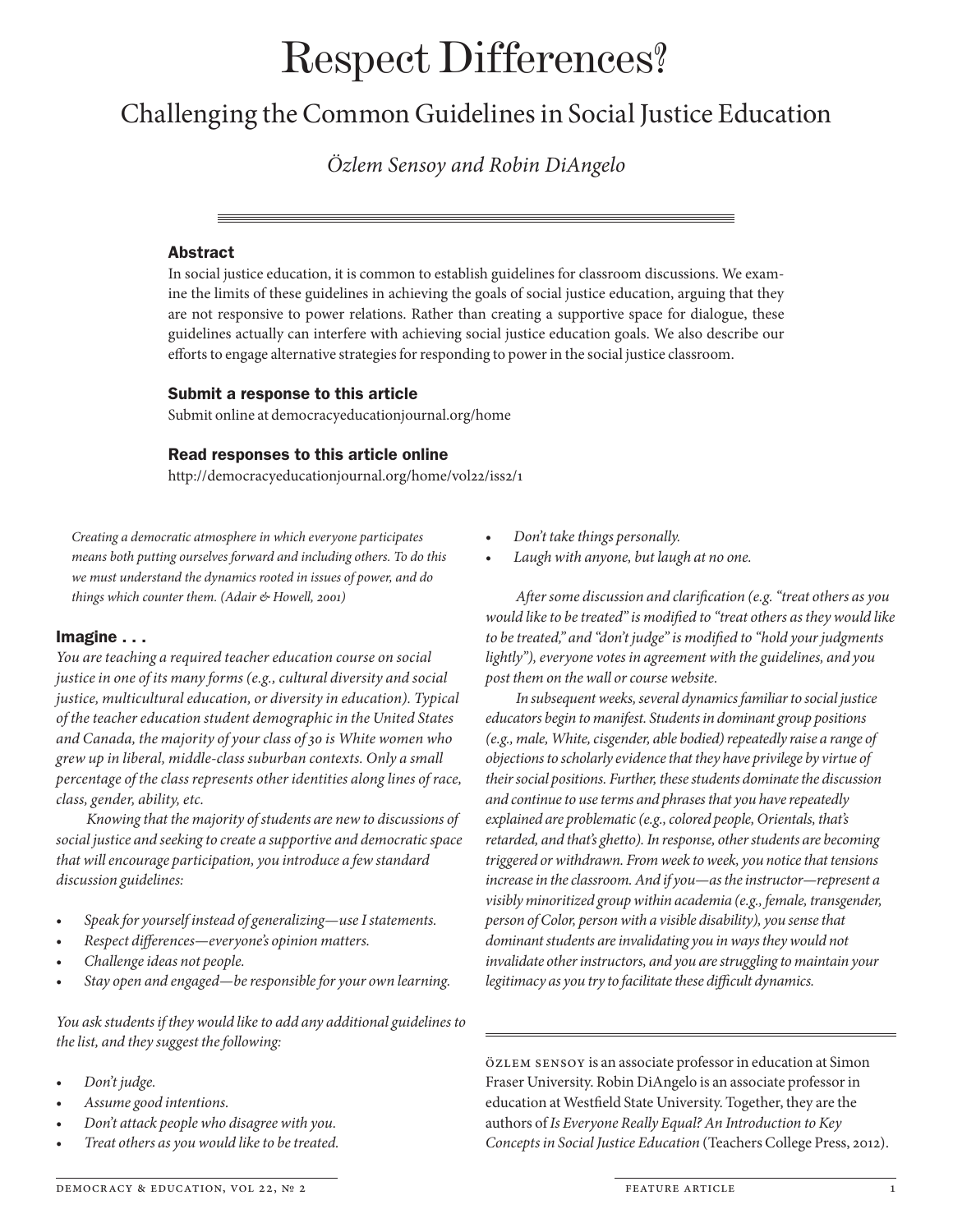## Questioning the Common Guidelines

We teach courses with a social justice focus, primarily for teachers or those who are becoming teachers in K–12 contexts. In addition to classroom teaching, we consult, conduct research, attend workshops and conferences, and contribute to social justice scholarly literature. From these sessions, research, and the literature, it is clear that building trust through an open, accepting, and safe space is an often taken-for-granted goal in our discipline (as an online search of syllabi will show). For example, almost every social justice–oriented education forum presents guidelines for discussion. These guidelines are either pre-formed and shared with the group, or elicited from the group and posted in the room. Guidelines typically include: Listen respectfully, don't judge, everyone's opinion counts, share the airtime, respect the right of others to disagree, and assume good intentions.

Guidelines are often viewed as fundamental to building the community and creating the democratic climate necessary for discussions of social justice content (Goodman, 2001; Adams, Bell, & Grifn, 2007). Indeed, so central is the goal of a supportive community that it is presumed that without it, the goals of the discussion cannot be achieved. These guidelines and the norms they engender are also embodied in assignments that invite students to connect personally to readings or other texts (e.g., *What part of the reading did you relate to? What resonated for you? What didn't? Where have you seen these dynamics in your own life? What feelings came up for you as you read?*). This indicates that the sharing of opinions and personal feelings and connections—and the elevation of this sharing through guidelines to respect, validate, and protect them—is a perceived cornerstone of social justice– oriented education.

Having used such guidelines ourselves, we have come to believe that rather than creating an equitable and open space, they actually increase unequal power relations in the classroom. They do so through an embedded assumption that it is possible to create a space that is experienced by all students as respectful, validating, and protective, regardless of their social locations. In recent years we have found it helpful to strategically constrain several of the most familiar community-building guidelines including: sharing opinions, affirming everyone's perspectives, assuring everyone feels heard, eliciting personal connections and feelings about the course material and emotional responses to course texts, coconstructing the curriculum, and sharing airtime. We refer to these familiar guidelines and community-building practices as *common guidelines*. In this essay we critique these common guidelines and explore four interrelated social justice concepts relevant to our critique. These concepts are:

- knowledge construction,
- positionality,
- internalized oppression/internalized dominance, and
- safety.

Our argument is that the interests and needs of dominant groups usually drive the common guidelines (Lee & Johnson-Bailey, 2004; Leonardo & Porter, 2010; Sensoy & DiAngelo, 2012). Thus, these guidelines run counter to the goal of interrupting unequal power relations in service of social justice practice. We base our argument on scholarly work in the feld as well as years of trial and error in our own struggles to set the most constructive context for social justice education in classrooms that are situated in an inherently inequitable sociopolitical context. Our goals in problematizing the common guidelines are twofold: to explicate how these guidelines function to reproduce dominant relations and to unsettle the discursive authority that they hold.

# Critical Social Justice Pedagogy

In mainstream discourse (in contrast to critical discourse), the term *social justice* is often employed loosely, devoid of its political commitments. For example, many who profess to support social justice do not acknowledge that all of us are complicit in systems of oppression and privilege. Indeed, being *for* social justice ofen seems to function as a disclaimer of any such complicity. Given this, we want to clarify that we defne social justice as a recognition that:

- all people are individuals, but we are also members of socially constructed groups;
- society is stratified, and social groups are valued unequally;
- social groups that are valued more highly have greater access to resources and this access is structured into the institutions and cultural norms;
- social injustice is real and exists today;
- relations of unequal power are constantly being enacted at both the micro (individual) and macro (structural) levels;
- we are all socialized to be complicit in these relations;
- those who claim to be for social justice must strategically act from that claim in ways that challenge social injustice; and
- $\bullet$  this action requires a commitment to an ongoing and lifelong process.

Anchored by these principles, social justice educators guide students in commitments along at least three fronts (Banks, 1996; Cochran-Smith, 2004; Kincheloe, 2008; Sensoy & DiAngelo, 2012).

First, social justice educators guide students in critical analysis of the presentation of mainstream knowledge as neutral, universal, and objective. For example, many social justice educators engage their students in examinations of various accounts of a given historical event, such as frst contact between colonial settlers and Indigenous peoples (school accounts versus news media accounts versus pop culture accounts). The goals of this analysis are to uncover how the meaning given to various historical events always refects a particular perspective and set of interests, and to understand how knowledge is socially constructed and never neutral or free of the social context that produced or circulates it (Banks, 1996; Loewen, 1995; Zinn, 1980/2005).

Second, social justice educators guide students in critical self-reflection of their own socialization into structured relations of oppression and privilege. They may do this through popular social justice exercises such as My Culture Chest, Act Like a Man/ Act Like a Woman, and Step Forward/Step Back. These exercises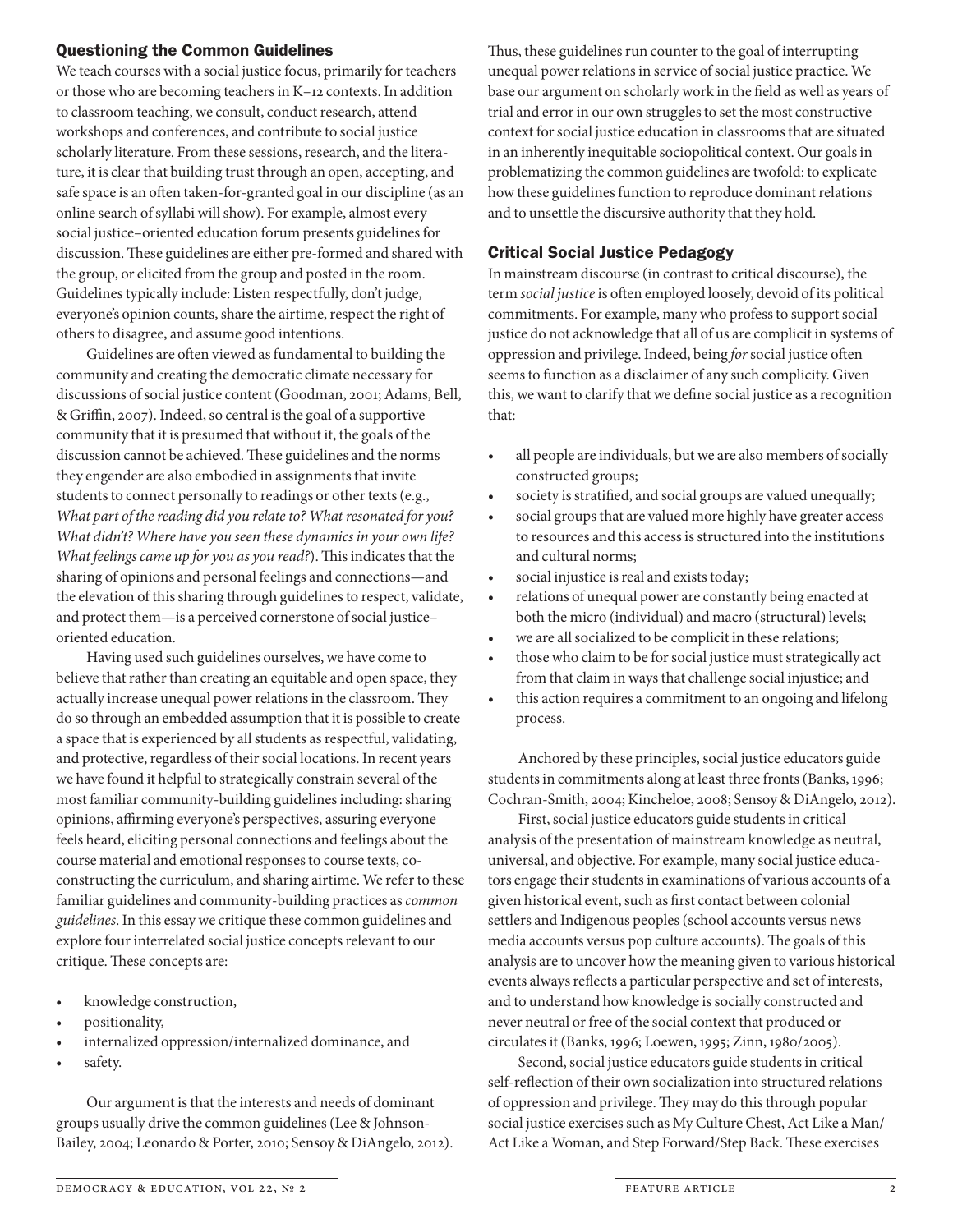help identify our placement in a matrix of unequally valued social groups and the messages received through those placements. Educators then ask students to examine how their positions in this matrix inform their action and practice (Adams, Bell, & Griffin, 2007; Johnson & Blanchard, 2008).

Third, social justice educators guide students in developing the skills with which to see, analyze, and challenge relations of oppression and privilege (Ayers, Quinn, & Stovall, 2009; Goodman, 2011). For example, many educators encourage their students to participate in cultural events, work with case studies, and brainstorm strategies for working with youth on social justice action projects in their schools and communities (Nieto & Bode, 2007).

Thus, critical social justice pedagogues develop strategies in their classrooms that are responsive to omitted histories, positionality, and inaction. However, history has taught us that any resistive practice can come to serve the very interests it was developed to oppose (DiAngelo & Allen, 2006). In practice the common guidelines purported to be important to building the kind of classroom climate that can support the commitments discussed above do not address the deeply patterned social and structural dynamics that are brought into the classroom itself. In other words, these guidelines can run counter to social justice pedagogical commitments. For example, *assuming good intentions* only goes so far when White students repeatedly use terms like "colored people." How do you *respect di*f*erences* and *a*f*rm everyone's perspectives* when a student of Color claims that racism doesn't afect him? How do you challenge a White student's claim that she didn't get a job or a scholarship because of "reverse" racism or sexism when she is *speaking from her own experience*? Does *everyone's opinion matter* when some people's opinion is that reverse racism is a valid concept? In the following sections, we explicate the limits of the common guidelines in relation to social justice education.

## Common Guidelines and Knowledge Construction

One of the key strategies of domination in mainstream society is the normalizing of particular knowledge as universal and applicable to all. Yet critical social justice pedagogues understand that knowledge is rooted in and shaped by specifc positions and interests; in other words, knowledge is *socially constructed*. Further, these positions are constituted through relations of power (Banks, 1996; Dyer, 1997; Fiske, 1989; Frankenberg, 1997). Making those specifc interests visible is a primary goal of the social justice classroom. To this end, educators work to reveal the values and interests embedded in dominant knowledge claims and to bringing alternative knowledge claims to the fore. Meaning is constructed through the stories we tell and are told; we ascribe value by naming and, just as profoundly, by not naming. In light of this, many social justice educators invite speakers from minoritized groups to share experiences that are typically marginalized in the mainstream classroom.

*Imagine you have been invited to a course on diversity as one of several queer-identi*f*ed speakers representing a range of positionalities within that social identity. Along with the rest of the panel, you* 

*provide students with information, statistics, and research. You also share your experiences with oppression (transphobia, homophobia, parental rejection, school bullying, etc.). At the end of the presentation, the instructor asks the class for insights, connections, and/or questions. A student raises her hand and is called upon. She states that she disagrees with your lifestyle choice and believes it is immoral. She goes on to say that she should not be asked to accept homosexuality.* T*e instructor allows her to* f*nish and thanks her for sharing her perspective, then moves on to the next comment. You leave feeling very upset and angry—you did not volunteer your time and expose yourself only to be subjected to oppressive dominant narratives and microaggressions you already experience on a daily basis. You feel frustrated with the instructor for allowing that to happen.*

In our view, this is exactly the type of context in which dominant knowledge claims must be silenced. The social justice classroom, because its goals include revealing and understanding marginalized voices and perspectives, is a rare setting. But when—in service to "fairness"—instructors give equal time to dominant narratives, we reinforce problematic discursive efects by legitimizing the idea that the conversation is equalizing only when it also includes dominant voices. This is why we have come to deny equal time to all narratives in our classrooms. Our intentions in doing so are to correct the existing power imbalances by turning down the volume on dominant narratives. To make space for dominant narratives in order to be "fair" assumes that these imbalances don't *already* exist or that equality of airtime is all that is needed to correct them. Because of this, we believe that restricting dominant narratives is actually *more* equalizing.

Making space for marginalized perspectives is also a strategy to make visible the dominant narratives that are unmarked (Kincheloe, 2008; Loewen, 1995). When nondominant perspectives are amplified (as is often the strategy in the social justice classroom), student demands to hear "the other side" obscure the reality that we get the other side in everyday mainstream media and schooling, unmarked and thus positioned as universal and neutral (Applebaum, 2009).

If the instructor is a woman of Color and/or identifes as queer, there are additional layers of complexity and power relations at play in this scenario. For these reasons the common guidelines or other efforts defined as fairness and equality are not sufficiently constructive strategies. We believe that the socially just pedagogical move would be to stop the student from subjecting your guests (and other LGBTQ-identifed people in the class) to this microaggression in the frst place.

Efforts to make space for all views are often rooted in the desire for teachers to create an "open" dialogue that makes room for nondominant points of view and allows students to "unpack" or politicize their perspectives (Boler, 2004; Saunders & Kardia, 2013). Given this, an educator may ask, "But isn't it important to raise these issues in the classroom so that we can work through them and dispel these problematic ideologies?" While we agree that it is important to surface these perspectives so that they may be critically refected upon, we do so only in controlled and structured ways (we offer an example of this strategy in the next section). We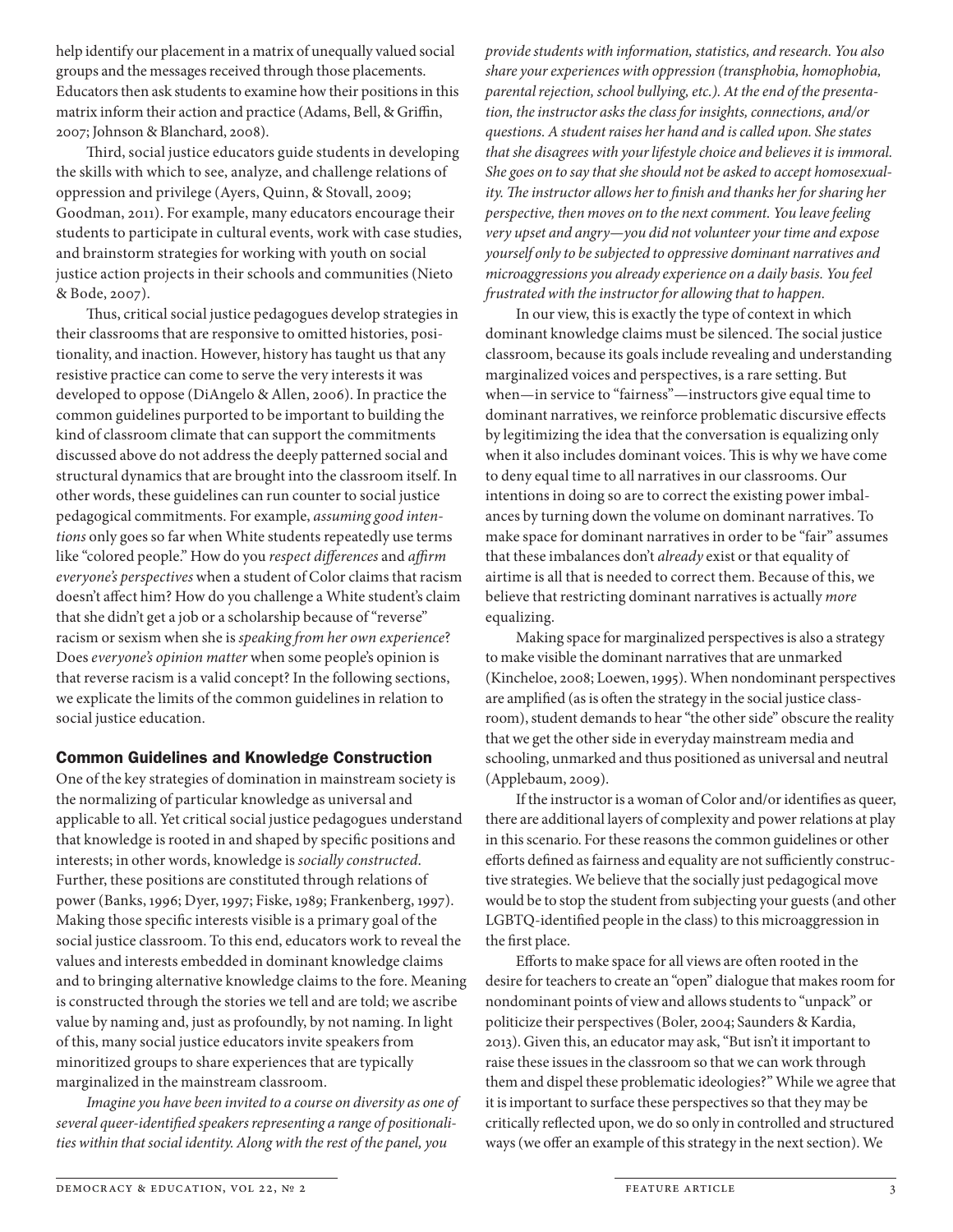see at least three problems, in addition to those we have discussed above, related to openly raising these views in this context:

First, most students—regardless of their social identities enter our classrooms attached to dominant ideologies (e.g., society is free from racism or sexism, the only thing preventing people from success is their lack of hard work, etc.). This attachment is extremely difficult to dislodge. Because of this, from the very frst class session we work to unsettle the invisibility and authority of dominant ideologies. Thus, it is not likely that the student making homophobic comments can be moved without substantial and ongoing engagement, which the above scenario does not allow for.

Second, these narratives can have the effect of hijacking the discussion. For example, were the instructor in this case to carve out time in that moment to challenge the student's claim, it would give it more airtime and hence more authority in the limited class period. Further, this homophobic and heteronormative comment is likely to trigger other comments, both of support and of rebuttal, which now have the efect of setting the agenda for the rest of the discussion time and further subjecting the panel (and any LGBTQ people in the class) to a debate on the morality of their lives.

Allowing the student to fnish her erroneous claims (erroneous because they are not supported by social justice scholarship) has an equally problematic impact. In our view, the best way to handle this situation (based on our own trial and error) would be to halt the student as soon as what she is saying becomes clear ("I'm going to stop you there. This is an opportunity to hear the panelists' perspectives, so let's move on to another insight or question.")

Tird, the common norm that *everyone's opinion matters* actually stands in the way of addressing the microaggression of the student's comments. The closest common norm for handling this moment might be to *challenge ideas not people*, but this norm does not help us once the microaggression has already occurred.

While we may be able to point to another common norm *assume good intentions*—to cope with this comment, it is the impact of our actions that are most relevant in these moments. All too ofen claims of good intentions (or their converse, claims to have meant no offense) allow members of dominant groups to avoid responsibility for our transgressions. In the example above, if assuming good intentions is the rationale for not intervening, the homophobic voice is privileged above the minoritized voices of the panelists. While both "sides" are allowed a say through common norms such as *everyone's opinion counts* and *assume good intentions*, there is institutional weight, a history of violence, the ongoing threat of violence, and the denial of social rights behind the dominant narrative, making the impact of that "side's" voice very diferent.

Student eforts at the reinscription of dominant knowledge claims within the context of social justice education call forth two other related discourses: First is the discourse of uninformed certainty—a kind of *willful ignorance* or refusal to know. deCastell (2004) has described this not knowing as a "right to be ignorant and the right to speak ignorantly" (p. 55). Resistance to the presentation of alternative knowledges is ofen embedded in the demand for further, better, and more "neutral" evidence. Dei,

Karumanchery, and Karumanchery-Luik (2004) state, "There is usually little expression of humility in such 'knowledges' and, as a result, the power to 'know' often mutes the recognition that there is also power in not knowing" (p. xi). If new knowledge does not support existing knowledge, students often respond in one of several ways. They may:

- invalidate the evidence based on ideological grounds or personal anecdotal evidence (such as the student to the queer-identifed panel described above);
- $\cdot$  invalidate the messenger of that evidence (the instructor, the author, the presenters) as having a biased or special interest or simply being a bad teacher ("He is so mean" or "She doesn't let anyone talk who doesn't agree with her");
- call for better or more data, expressing doubt at the small amount of evidence or isolated case presented ("This book is old. The dropout rate for Aboriginal students must be less today because there's so many programs to support them.");
- defend one another ("I thought Bob was really putting himself out there by sharing his belief that gender roles are natural."); or
- frame push-back as a personal assault ("You're attacking me!").

These responses are not simply the result of a lack of enough information or critical thinking skills; they are specifc discursive moves that function to counter the challenge to institutionalized relations of power. Affirming everyone's perspective as equally valid supports the strategy for not-knowing (deCastell, 1993, 2004; Schick, 2000). Everyone's perspective is not equally valid when some are uninformed, unexamined, or uphold existing power inequities.

The second discourse that is called forth in the social justice classroom is the language of experience. The discourses of *personal experience* and *speaking from experience* have fgured prominently in a number of educational practices oriented toward social justice (Chor, Fleck, Fan, Joseph, & Lyter, 2003). These emerge in common norms via a guideline to personalize knowledge, wherein students are asked to speak for themselves and from their own experiences. This guideline is meant to prevent students from universalizing their perspectives via platitudes such as "Everybody knows that . . ." or "We should all just . . ." and to encourage awareness of positionality and the social locations from which they each speak. Although encouraging the use of experience was developed as a critical practice to undermine elite expertise (Schlegel, 2002) and to situate claims within the matrix of group identity positions in which they are located, the discourse of personal experience also can function to protect dominant voices (DiAngelo & Allen, 2006). This protection is accomplished by positing dominant participants' perspectives as the product of a discrete individual (outside of group socialization), rather than as the product of multidimensional social interactions. The individual is then responded to as a private mind in the Cartesian sense.

Allen and Cloyes (2005) identify the assumptions underpinning the discourse of personal voice. These assumptions are: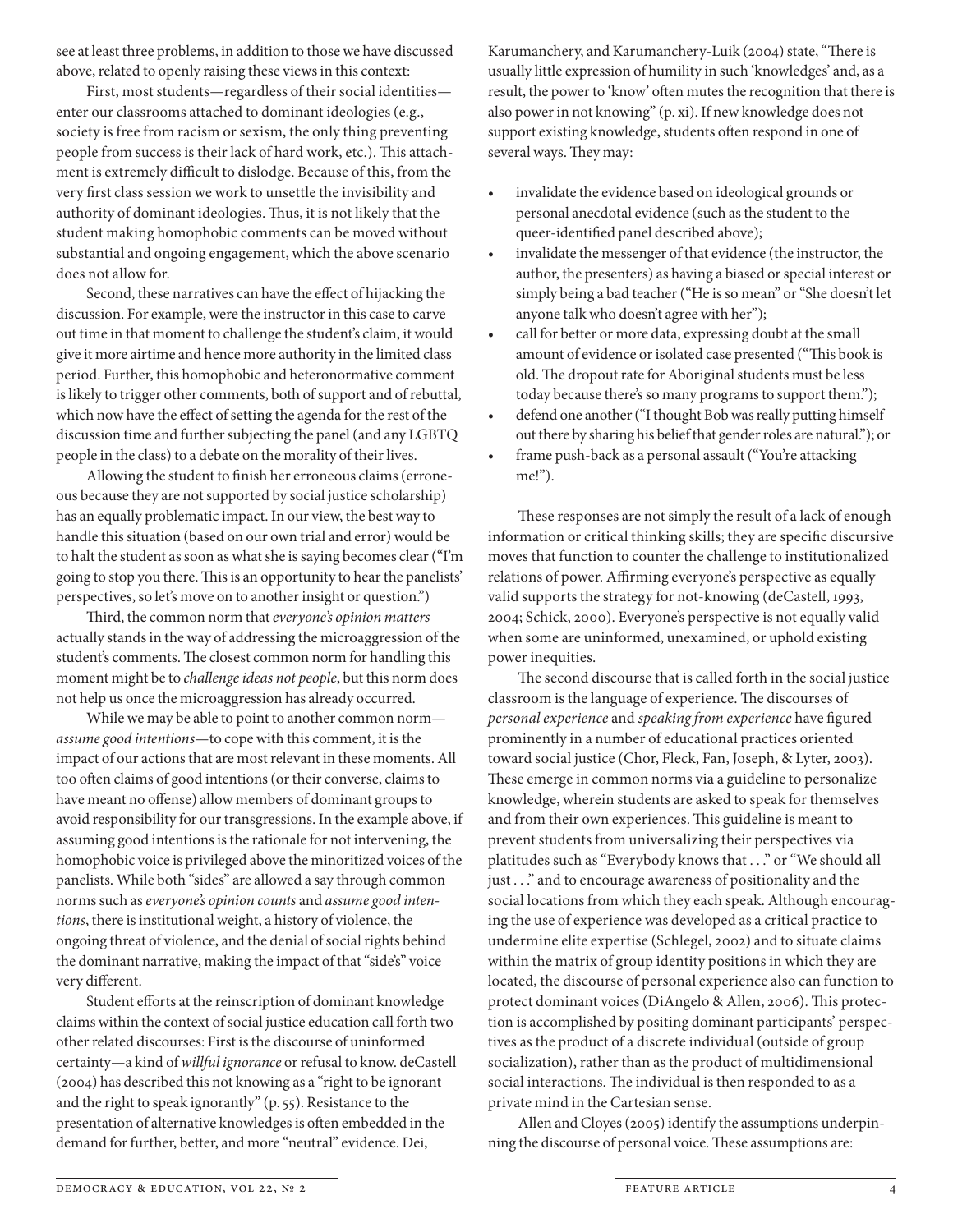(a) only the individual has access to hir<sup>1</sup>own mind, and (b) s/he cannot be mistaken about what is going on in hir own mind (or, at least, there is no way to verify what occurs in someone else's mind). These assumptions function to make experience a kind of sacred text and to close experience-based claims from interrogation; how could one possibly question the personal experiences of others? The discourse of personal experience has particularly significant consequences for dialogues in which the stated goals are to gain understanding of minoritized perspectives and to interrogate one's own privileges and complicity in upholding oppressions of others. The claim of personal experience removes the political dimensions and preserves conventional arrangements (Levine-Rasky, 2000). Similarly, the *right to my opinion* discourse (e.g., "I have the right to think and say what I want, and you don't have the right to challenge what I think and say") is another strategy that closes off "personal" experiences and perspectives. While the guideline to speak for oneself may be intended to prevent dominant groups from negating the perspectives of minoritized, in effect, it often protects dominant perspectives from critical analysis.

#### Common Guidelines and Positionality

Understanding the concept of positionality is a specifc dimension of understanding knowledge as socially constructed. In social justice practice, the concept of positionality is an assertion that all knowledge is partial knowledge and arises from a web of cultural values, beliefs, experiences, and social positions (Haraway, 1991; Harding, 1991, 1998; Kincheloe, 2008; Luke & Gore, 1992). Tus, who a person is (as knower) is intimately connected to that person's socialization into a matrix of group locations (including race, class, gender, and sexuality). As such, practicing seeing knowledge through the concept of positionality is a key pedagogical goal in the social justice classroom.

Consider the following examples of the complexity of positionality:

#### Instructor Positionality

Many instructors who teach social justice content have minoritized group identities that they tend to name and acknowledge and thus face challenges not faced in other contexts (Acosta, Moore, Perry, & Edwards, 2005). For example, an Asian female teaching biology will likely be viewed as more legitimate than an Asian female teaching social justice. While the biology teacher will still experience dynamics of racism and sexism, she will likely not be seen as fundamentally biased or personally invested in her content area if it is (thought to be) objective science (a dominant knowledge paradigm). Conversely, a White male teaching biology or social justice, because of his positionality, will not have the same challenges related to how students read his identity in either context. In the social justice class, even though he is teaching a nondominant knowledge paradigm, his dominant group identities (as a White male, especially if he is cisgender) will be read by most students as not biased but instead as objective and legitimate. Therefore the

strategies these two instructors take must account for how their bodies are read in the social justice classroom.

In our work we are often asked whether an instructor's positionality matters, given that that person has ultimate authority in the classroom. In thinking about instructor authority, there is a helpful distinction between *rank* and *status* (Nieto et al., 2010). Rank refers to social membership, which is not temporary and impacts all aspects of one's life (examples of rank include race, class, gender, sexual orientation, and ability). Status refers to a temporary position/job and is contextual. For example, research shows that women and people of Color in positions of leadership are scrutinized more closely and judged more harshly than White men (Elsass & Graves, 1997; Green, 2003). Further, people of Color are ofen assumed to be the recipients of special programs rather than to have earned their positions and are often perceived as being biased, having special interests, and/or being troublemakers (Bonilla-Silva, 2006; Calliste, 1996; Pierce, 2003). In the context of schooling, female professors and professors of Color often receive lower evaluations, impacting their tenure process and ultimately their wages and job security (Huston, 2012; Merritt, 2008). The common guidelines do not allow all instructors to take actions that are responsive to the interplay of rank and status in instructor positionality because they push instructors to affirm all perspectives as equally valid. In so doing, they don't provide minoritized instructors the structure and control they need to counter (rather than affirm) the extra resistance they receive as they push students past their comfort zones.

#### Student Positionality

The majority of higher education students are White and middle class, and the vast majority of teacher education students are White and middle class (Picower, 2009). This means that most educators are teaching a relatively homogeneous population with a specifc racial, gender, and class positionality. When the social justice course is a required one as opposed to an elective, there are key implications for positionality. For those students with frsthand experiences with marginality via their race, class, sexuality, ability, or other positionalities, the course can be transformative in providing a language and framework through which to make sense of their lived experiences. As such, providing the time to refect, to practice applying the concepts, and to grapple with the impact is an important part of the process. Simultaneously, for students in dominant positions, they may experience deep paradigm shifs in encountering concepts such as *privilege* and *internalized dominance* for the first time. They too need time to settle into the ideological, psychological, and emotional challenges occurring in a dual space of awakening. Because of these dynamics, the instructor in the social justice classroom bears additional layers of responsibility that are unique to teaching this content (Gallavan, 2000; Kincheloe, 2008) and as such is obligated to anticipate and be responsive to the inevitable disruption of traditional power relations and shifing paradigms that will occur. Developing the skill to dialogue across diferences that are not directly addressed in other educational spaces is a central commitment of the social justice classroom.

<sup>1</sup> We use the terms "hir" and "s/he" in order to be inclusive and challenge normative gender binaries.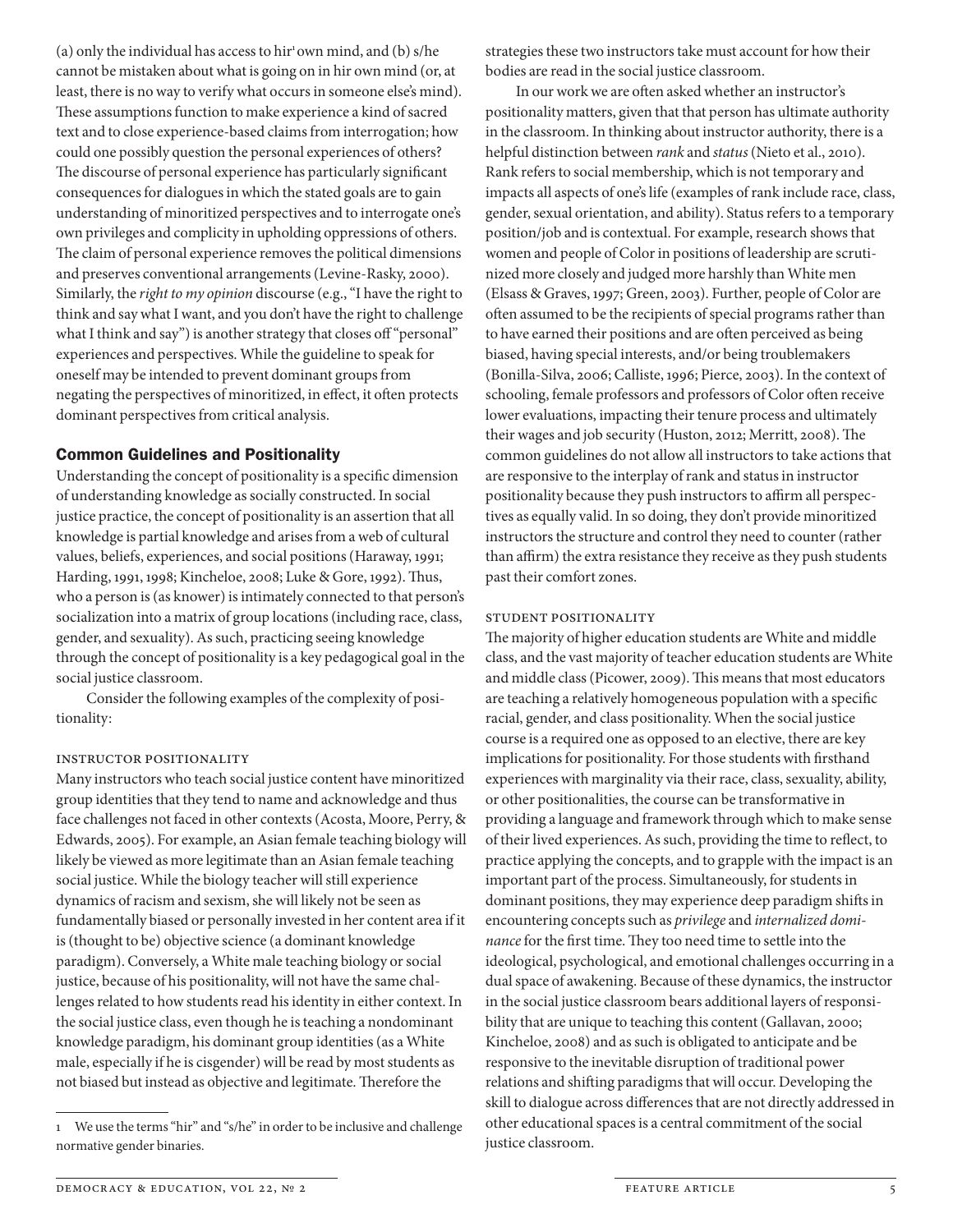Yet, the common guidelines do not take into account the diferent positionalities of students in relation to one another. Consider an assignment one of us (DiAngelo) uses in an education program that is 97% White as a concrete example of both positionality and why we do not afrm the free sharing of perspectives and experiences. On the frst day of the semester students are asked to write anonymous refections on the following questions (adapted from course materials developed by Hidalgo, 2007):

Discuss what it means to be part of your particular racial  $group(s)$ :

- How racially diverse was your neighborhood(s) growing up?
- What messages have you received about race from your family, friends, schools, and neighborhoods about race?
- How has your race(s) shaped your life?

The following responses (reproduced in their entirety) are representative, both in content and in length. These students are in their third and fourth years of post-secondary education and will be going on to be teachers:

*My* f*rst neighborhood, racially, was pretty (not meaning nice) diverse.*  T*ese being apartments, you could* f*nd di*f*erent races. My second neighborhood, where I live now, is not very racially diverse. Messages? Not really any. Impact? I don't know.*

*My neighborhood was not racially diverse at all growing up. Maybe freshman year of college was when diversity appeared, yet still very small. I am not sure [how race shapes my life]; I am White, and I feel like I am constantly hearing racial slurs or people using the race card, that it just makes me thankful for who I am, and don't have to deal with that.*

*My neighborhood wasn't very diverse at all, mostly White, middle class. From my parents and schools, I have been taught to be tolerant of other races and to accept others for their di*f*erences.*

*My neighborhood wasn't diverse at all. In my school of 500-plus students there was only a handful of non-White students. My family hasn't sent me messages on race. I guess my schools have sent the message that the non-White students have behavioral problems. Overall, race doesn't mean that much to me or my life.*

These answers are not an anomaly; most White people live, love, worship, study, play, and work in racial segregation. This typical insistence that race doesn't matter comes from White students sitting in a virtually all-White classroom, who grew up in primarily White neighborhoods and attended primarily White schools, who were and are currently being taught by a virtually all-White faculty (including us). Given this starting point, these students do not have the skills yet to understand their racial positionality or to articulate a critical racial perspective (DiAngelo, 2012a).

Nothing in mainstream society supports students to enter our classrooms with the ability to think critically about these issues, so their opinions are necessarily refective of dominant paradigms. Given that the majority of our students are from dominant groups in key identities, their opinions, perspectives, and personal

connections—taken at face value—are not constructive, as they only reinforce oppressive narratives. This is one reason why we restrict free sharing and affirmations of everyone's perspectives as equally valid. While we recognize that it is important to raise these perspectives (as this assignment does), we fnd it much more efective to do so in controlled ways. We then return to them afer we have laid enough groundwork, via study of key concepts and literature, and begin to apply a critical analysis.

#### Guidelines and Internalized

#### Dominance and Internalized Oppression

People practice *internalized dominance* when they internalize and act out (often unintentionally) the constant messages circulating in the culture that they and their group are superior to whichever group is minoritized in relation to theirs and that they are entitled to their higher position. Conversely, those who exhibit *internalized oppression* believe and act out (ofen unintentionally) the constant messages circulating in the culture that they and their group are inferior to whichever group is dominant in relation to theirs and that they are deserving of their lower position (Freire, 1970; Frye, 1983; Sue, 2003).

As social justice educators may well understand, much of oppression is invisible to and denied by those who beneft from it; a room that seems perfectly comfortable to dominant group members may not feel that way to minoritized group members. For example, given Whiteness as the status quo, the more comfortable a space is for White people (ofen articulated as a "safe" space), the more likely it is to be harmful to people of Color. Dominant group members are necessarily deeply invested materially, psychically, socially, and politically as the producers and benefciaries of particular forms of privilege, and the system depends on our denial of these investments. Thus—and especially for the well-intended the very behaviors we believe are supportive (and make us feel comfortable and "good") are likely to be the behaviors that are so toxic to minoritized groups; our identities as moral people rest on not seeing our own oppressive patterns. In other words, dominant group members work hard not to see our privilege, which is a key way we keep it protected and intact. As noted earlier, willful ignorance is a dynamic of internalized dominance; for those in dominant groups, the refusal to know protects power.

Conversely, there are several key reasons why members of a minoritized group may at times choose silence in a class discussion including: (a) responding to resistance or hostility expressed (consciously or not) by dominant participants; (b) feeling a lack of trust based on well-founded experience that they will be penalized for challenging dominant perspectives; (c) feeling hopeless in the face of dominant denial; (d) risking vulnerability by sharing their experiences and perspectives and then being met with silence, argumentation, or rationalization, all of which function as forms of invalidation; (e) being outnumbered by those in the dominant group and not seeing any allies; or (f) being acutely aware of the power diferentials and choosing to protect themselves in the face of inevitable hurt (Nailah, 2009). Given these and other dynamics, there are costs to minoritized students for speaking to their positionality. A lifetime of schooling that has denied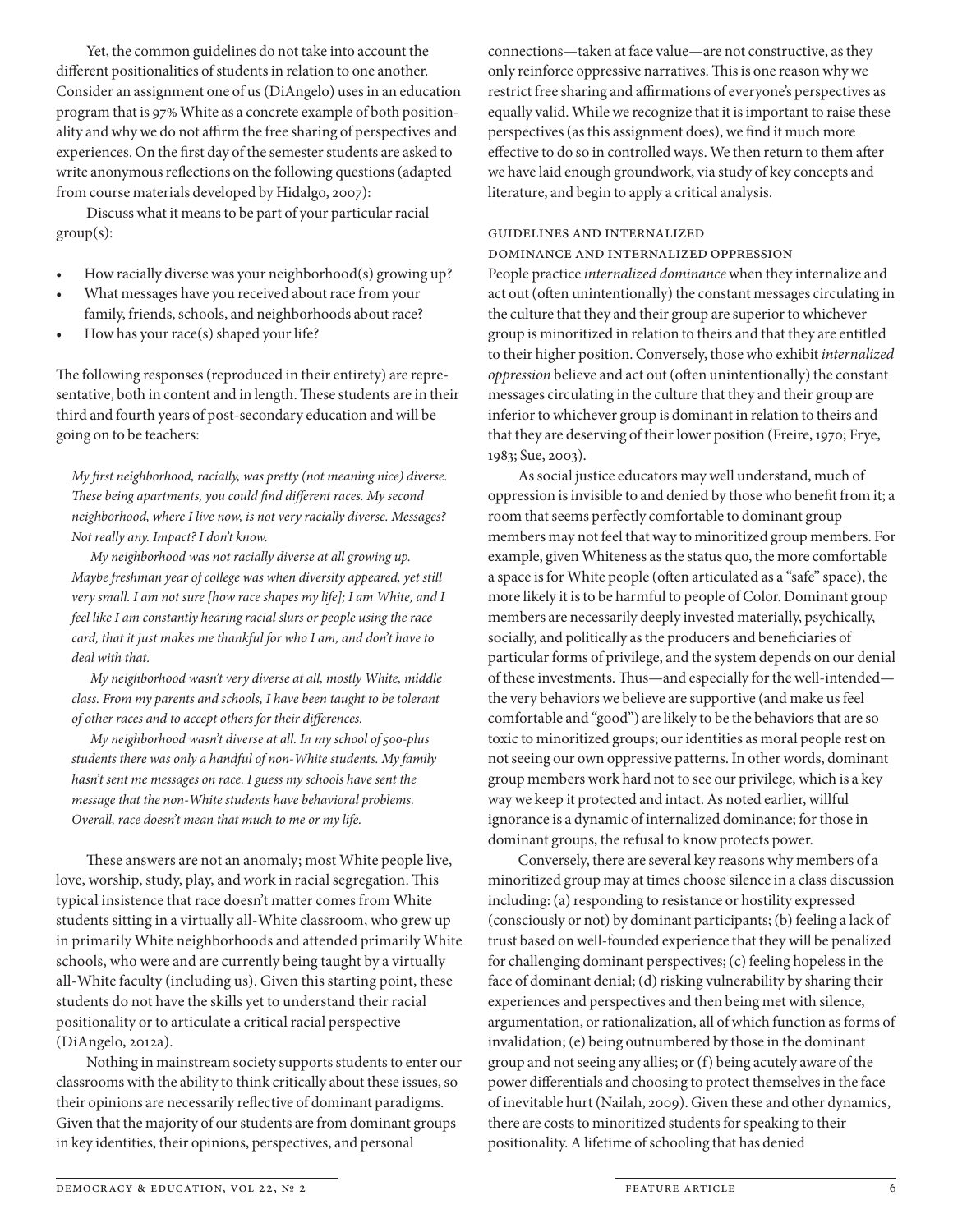acknowledging the signifcance of positionality and built on a collective history of denial is difficult to counter in a single course. The dynamics of internalized oppression, layered with the personal knowledge of minoritized groups, can also function to uphold the dominant framework the course is seeking to unsettle (Acosta et al., 2005).

Another dimension of the dynamics of internalized dominance and internalized oppression is the *right to speak* discourse. This is the unspoken assumption underlying norms that encourage and affirm everyone's voice that all voices have been granted the right to speak and be heard equally in dominant society. However, as Boler (2004) notes, all speech is not free or equal, for institutionalized inequities in power ensure that not all voices carry the same weight. Given that inequity in weight, she asks, "If all speech is not free, then in what sense can one claim that freedom of speech is a working constitutional right?" (p. 3) Yet the right to speak discourse—which is a central feature of the presumed democratic classroom—assumes that the only reason some voices are not heard is that some students are exercising their rights by choosing not to speak (Applebaum, 2003; Chinnery, 2008; Li, 2004).

When dominant and minoritized groups come together, the pattern is that dominant group members will speak frst and most ofen and will set the agenda where their dominant identities are salient. Yet this pattern is contextual—for example, Whites who typically dominate discussions ofen choose silence when the topic is racism. Or, dominant group members may take up a lot of intellectual space but leave the emotional (or self-refective) work to minoritized group members. Thus, minoritized group members ofen experience dominant group silence, regardless of what drives it, as hostile (DiAngelo, 2012b; DiAngelo & Sensoy, 2014). Silence from minoritized group members can be an act of resistance, but silence from dominant group members can function as a power move and needs to be interrogated. These are examples of the complexities inherent in facilitating discussions across dominant and minoritized positionalities, and guidelines that seek to equalize the weight of all voices or ensure everyone's comfort are not adequate for navigating those complexities.

## Guidelines and Safety

In the social justice classroom, many educators try to not only establish a democratic space, but also a "safe" space. According to Adams, Bell, and Grifn's (1997) well-known sourcebook for teaching social justice education, "Establishing a safe environment in which students can discuss ideas, share feelings and experiences, and challenge themselves and each other to reevaluate opinions and beliefs is one of the primary facilitation responsibilities" (p. 283). Similarly, in Beverly Tatum's classic article (1992), "Talking about Race, Learning about Racism," she explains, "Many students are reassured by the climate of safety that is created by these guidelines and fnd comfort in the nonblaming assumptions I outline for the class" (p. 4). In approaches that are similarly informed by an anti-oppressive social justice framework (e.g., feminist pedagogy), there is also an embedded assumption that instructors should create a caring as well as safe environment (Lee & Johnson-Bailey, 2004).

As a response to the expectation that safety be a prerequisite for social justice discussions, some scholars have problematized the very defnition of safety and questioned the premise that these spaces can or should be safe to begin with. For example, in the context of cross-racial dialogues that are explicitly about race and racism, what feels safe for Whites is presumed to feel safe for people of Color. Yet for many students and instructors of Color, the classroom is a hostile space virtually all of the time, and especially so when the topic is race.

The dominant perception that social justice discussions are dangerous pressures facilitators to respond with discussion guidelines. Thus, the history of extensive, brutal, and explicit physical violence perpetrated by dominant groups against minoritized group members-slavery, lynching, genocide, internment, forced sterilization, and medical experimentation, to mention a few-is trivialized through dominant group claims of a lack of safety when in the rare situation of merely *talking about* relations of power between themselves and minoritized groups. The expectation of safety for dominant group members can be a symbolic form of violence toward minoritized groups, intensifying the real violence—physical, as well as structural and discursive—that they already bear in society at large.

For minoritized groups the social justice classroom has the potential to be one of the few environments in which they can feel somewhat protected, given their numbers and/or support of the instructor. While the feelings may be real for dominant group members struggling with a sense of safety, it may be useful to consider what safety means from a position of social, cultural, historical, and institutional power. Scholars have raised questions about whether, for example, antiracism education that does not perpetuate discursive violence toward students of Color is even possible in cross-racial settings (c.f. Chinnery, 2008; Crozier & Davies, 2008; Jones, 1999, 2001; Leonardo & Porter, 2010; DiAngelo & Sensoy, 2014). Their argument is that such spaces ultimately foreground the needs of White students and position students of Color as "native informants and unpaid sherpas" (Thompson, 2004, p. 388), guiding White students into a racial awakening. This is why we do not believe that common guidelines intended to ensure a generalized safe space are a realistic goal at all, nor can they ever be a prerequisite for a democratic outcome. In practice, the expectation that safety can be created in the social justice classroom through universalized procedural guidelines is always about the dominant group's safety.

## Conclusion: Beyond the Common Guidelines

The capacity to recognize the need for and engage in social justice activism is part of what it means to participate in a healthy democracy. Preparing students for active participation in a democratic society requires the development of specifc skills. To this end, educators must guide students in:

- engaging constructively with alternative perspectives,
- thinking critically,
- grappling with multiple perspectives,
- building stamina for engaging with new and challenging ideas,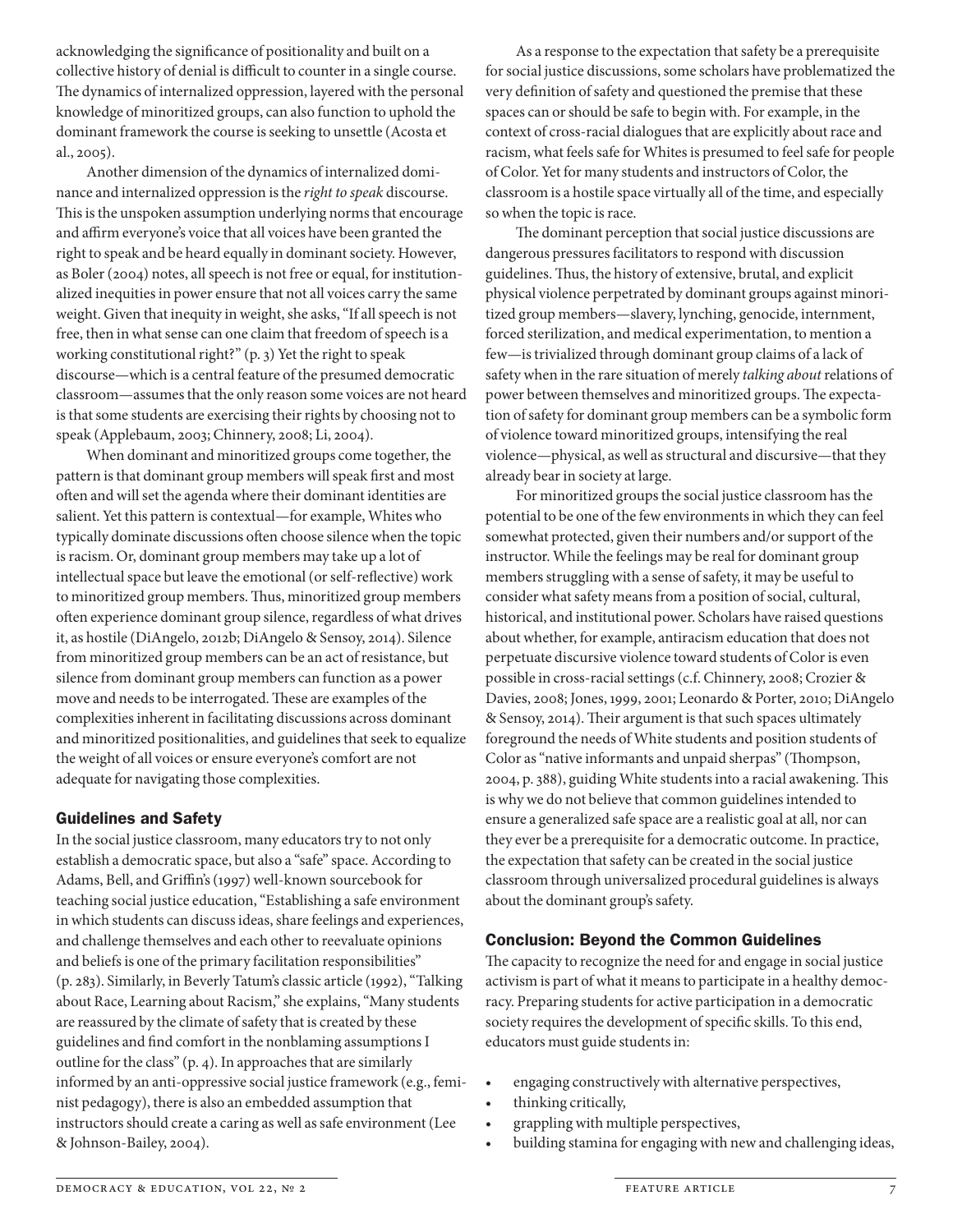- engaging with research,
- raising critical questions,
- tolerating ambiguity,
- recognizing the power relations embedded in positionality, and
- valuing collaboration over competition.

Without these skills, we are ill equipped to cultivate a just and democratic society. Further, the kind of space required to develop these skills often appears counter to commonsense notions of democracy. Because schools are among the most powerful institutions wherein social stratifcation is reproduced, they are also where it must be challenged. To do this, we must be willing to interrogate our notions of what fairness, safety, and participation look like.

As we have argued, social justice educators are facilitating deeply complex issues and dynamics. These dynamics are not purely theoretical—they are occurring in every moment in and out of the classroom, and social justice action depends on recognition of them. We won't always make the right call in all moments for all students, but using the common guidelines as a starting point, we have found the following less-orthodox adaptations to be more constructive to our goals:

- Strive for intellectual humility. Be willing to grapple with challenging ideas.
- Differentiate between opinion—which everyone has—and informed knowledge, which comes from sustained experience, study, and practice. Hold your opinions lightly and with humility.
- Let go of personal anecdotal evidence and look at broader group-level patterns.
- Notice your own defensive reactions and attempt to use these reactions as entry points for gaining deeper self-knowledge, rather than as a rationale for closing of.
- Recognize how your own social positionality (e.g., race, class, gender, sexuality, ability) informs your perspectives and reactions to your instructor and those whose work you study in the course.
- Differentiate between safety and comfort. Accept discomfort as necessary for social justice growth.
- Identify where your learning edge is and push it. For example, whenever you think, *I already know this,* ask yourself, *How can I take this deeper?* Or, *How am I applying in practice what I already know?*

We design controlled opportunities for students to practice articulating a social justice framework (vocabulary and concepts) that moves them into humility, openness, and analysis rather than certainty, rebuttal, or refusal. For example, in addition to the guidelines above, we ofer a list of Silence Breakers (adapted from course materials codeveloped by DiAngelo and Anika Nailah, 2013). These are intended to: recognize and respond to unequal power relations in the room, help manage patterns of internalized dominance and internalized oppression, and guide open and humble entry into the conversation (DiAngelo & Sensoy, 2010).

We also regularly ask students to turn their claims into the form of questions by offering Question Starters. For example, turn the claim, "We had a student with a disability in my school, and no one treated her diferently" into a question, "We had a student with a disability in my school—what kind of privileges did I have that she didn't?" The intended effect of this is to engender a stance of humility, develop critical thinking skills, interrogate what students think they know, identify dynamics of oppression and privilege, and continually seek out new information.

The following are discussion starters that accomplish these multiple goals and operationalize the guidelines above. As may be noted, many of these are intertwined:

- I'm really nervous/scared/uncomfortable to say  $[X]$ , but ...
- From my experience/perspective as [identity], ...
- I'm afraid I may offend someone, and please let me know if I do, but . . .
- It feels risky to say  $[X]$ , but ...
- $\bullet$  I'm not sure if this will make any sense, but ...
- I just felt something shift in the room. I'm wondering if anyone else did . . .
- It seems like some people may have had a reaction to that. Can you help me understand why?
- Can you help me understand whether what I'm thinking right now might be problematic?
- This is what I understand you to be saying:.... Is that accurate?
- I've been wondering about how we are using [term] in this discussion ...
- I have always heard that  $[X]$ . What are your thoughts on that?
- The author is arguing that only [e.g., men can be sexist]. Can you help me understand that?
- Is  $[X]$  a good example of what the author was saying?
- How would you respond to  $[X]$  from a social justice framework?
- I am having a "yeah, but" moment. Can you help me work through it?
- Given the reality of inequitable power, would it be better if ...?
- How does [X] effect relationships between [Y] and [Z]?
- What is another example of  $[X]$ ?
- This perspective is new to me, but I'm wondering if it is accurate to say that . . .?

Again, our goals are not to create fxed, rote formulae for engaging with the materials via these limited prompts. Rather, these prompts are strategies to help students *lean into* rather than *away from* difficult content. Leaning into a social justice framework does not require agreement or disagreement; it is simply but powerfully—a way to practice critical engagement.

We share the goals of our social justice–oriented colleagues to create supportive, engaging, and transformative classrooms, and we do give guidelines in service of these goals. The development of our particular approach is adapted from those who have gone before us, as well as from our own struggles as educators who ofen have felt inefective and unable to respond constructively to power relations in the classroom. We have found our guidelines to be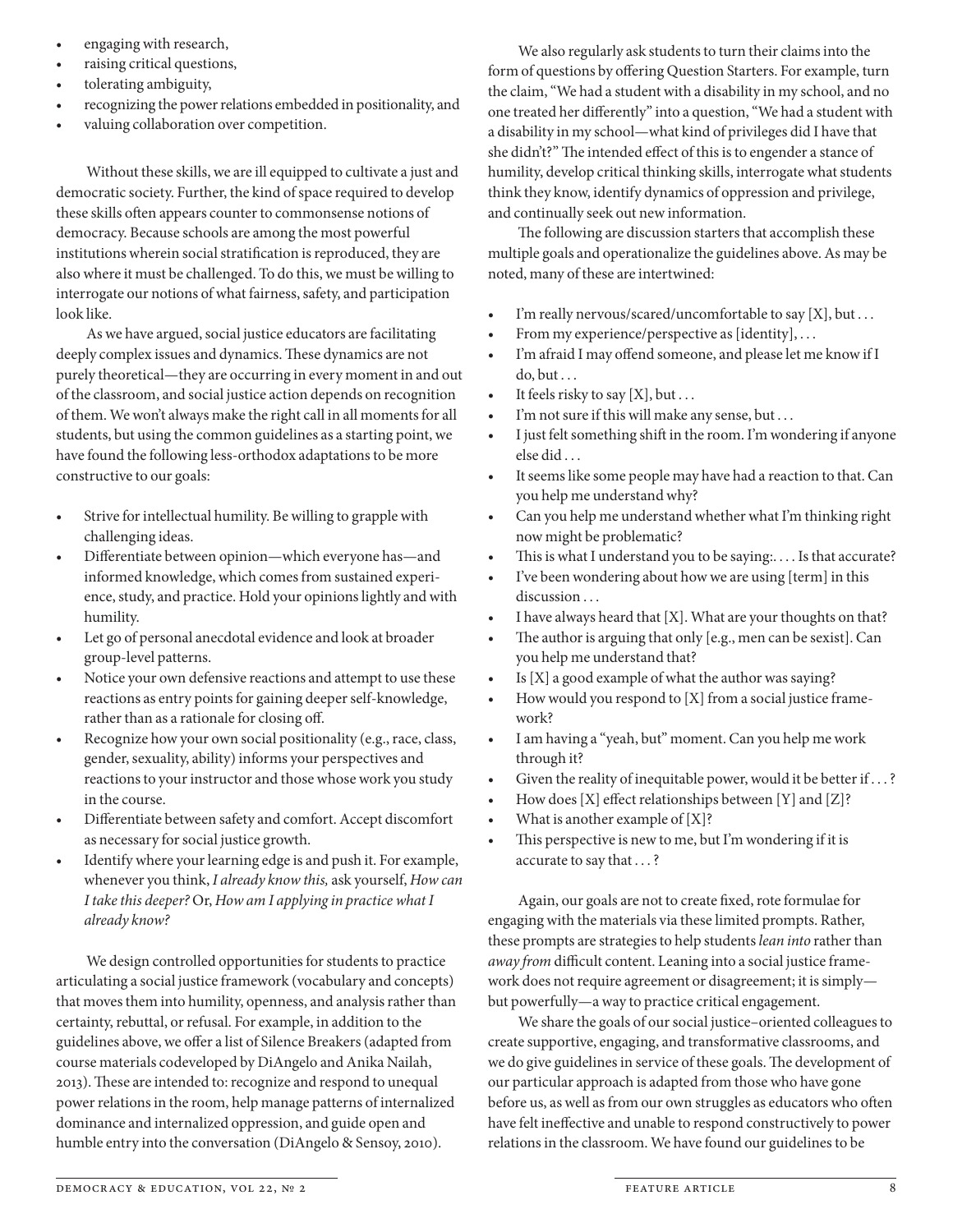helpful responses not only to the challenges of student positionality but to our own regarding dynamics of rank and status. For example, when we need to interrupt dominant power moves, these guidelines offer us the backup to take unpopular measures that often appear unfair to dominant groups and thus elicit push-back.

All instructors channel their authority, but only some pedagogical strategies are read as authoritarian. Similarly, all curricula are political, but only social justice curricula tends to be marked as such. As instructors, we are embedded in and facilitate complex relations of power in the classroom, and we want to address that power in intentional, strategic, and critical ways. We do acknowledge the "master's tools" dilemma (Lorde, 1984) inherent in the academic setting related to social justice education efforts. An academic course whose primary goal is to challenge social stratifcation is not without irony. As instructors, we recognize that our courses are ensconced within an institution whose default efect is the reproduction of inequality. In many ways we are a part of the very system we seek to challenge. Still, we stand in solidarity with others who choose to work within the constraints of academia in order to equip the elite that it produces with perspectives and tools that might ultimately challenge social inequality.

#### References

- Acosta, K. M., Moore, H. A., Perry, G. K., & Edwards, C. (2005). Dialogue on diversity in teaching: Refections on research, pedagogy, and passion for social justice. In N. Peters–Davis, & J. Shultz (Eds.), Challenges of multicultural education: Teaching and *taking courses* (pp. 20–37). Boulder: Paradigm Publishers.
- Adair, M., & Howell, S. (2001). Creating an atmosphere where everyone participates. In *A handout from Tools for Change*. Retrieved from http://www.toolsforchange.org/ resources/org-handouts/social%20power.pdf
- Adams, M., Bell, L. A., & Griffin, P. (Eds.). (1997). *Teaching for diversity and social justice: A sourcebook*. New York, NY: Routledge.
- Adams, M., Bell, L. A., & Griffin, P. (Eds.). (2007). *Teaching for diversity and social justice*: *A sourcebook* (2nd ed.). New York, NY: Routledge.
- Allen, D. G., & Cloyes, K. (2005). The language of experience in nursing research. *Nursing Inquiry,* 12(2), 98–105.
- Applebaum, B. (2003). Social justice, democratic education and the silencing of words that wound. *Journal of Moral Education,* 32(2), 151–162.
- Applebaum, B. (2009). Is teaching for social justice a "liberal bias"? *Teachers College Record ,* 111(2), 376–408.
- Ayers, W., Quinn, T., & Stovall, D. (Eds.) (2009). *Handbook of social justice in education.*  New York, NY: Routledge.
- Banks, J. A. (Ed.) (1996). *Multicultural education, transformative knowledge, and action: Historical and contemporary perspectives.* New York, NY: Teachers College Press.
- Boler, M. (Ed.). (2004). *Democratic dialogue in education: Troubling speech, disturbing silence*. New York, NY: Peter Lang.
- Bonilla-Silva, E. (2006). *Racism without racists.* Lanham, MD: Rowman & Littlefeld Publishers.
- Calliste, A. (1996). Antiracism organizing and resistance in nursing: African Canadian women. T*e Canadian Review of Sociology and Anthropology,* 33(3), 361–390.
- deCastell, S. (6 December 1989/1993). Je me souviens. *Canadian Journal of Education,* 18(3), 185–188.
- deCastell, S. (2004). No speech is free: Affirmative action and the politics of give and take. In M. Boler (Ed.), *Democratic dialogue in education* (pp. 51–56). New York, NY: Peter Lang.
- Chinnery, A. (2008). Revisiting "The Master's Tools": Challenging common sense in cross-cultural teacher education. *Equity & Excellence in Education,* 41(4), 395–404.
- Chor, E. N., Fleck, C., Fan, G., Joseph, J., & Lyter, D. M. (2003). Exploring critical feminist pedagogy: Infusing dialogue, participation and experience in teaching and learning. *Teaching Sociology,* 31(3), 259–275.
- Crozier, G., & Davies, J. (2008). "The trouble is they don't mix": Self-segregation or enforced exclusion? *Race Ethnicity and Education,* 11(3), 285–301.
- Cochran-Smith, M. (2004). *Walking the road: Race, diversity, and social justice in teacher education*. New York, NY: Teachers College Press.
- Dei, G. J., Karumanchery, L. L., & Karumanchery-Luik, N. (2004). *Playing the race card: Exposing White power and privilege*. New York, NY: Peter Lang.
- DiAngelo, R. (2012a). *What does it mean to be White? Developing White racial literacy.* New York, NY: Peter Lang.
- DiAngelo, R. (2012b). Nothing to add: The role of white silence in racial discussions. Journal of Understanding and Dismantling Privilege, 2(2), 1-17.
- DiAngelo, R., & Allen, D. (2006). My feelings are not about you: Personal experience as a move of whiteness. *InterActions: UCLA Journal of Education and Information Studies,* 2(2), Article 2.
- DiAngelo, R., & Nailah, A. (2013). Unpublished course materials.
- DiAngelo, R. & Sensoy, Ö. (2010). "OK, I get it! Now tell me how to do it!": Why we can't just tell you how to do critical multicultural education. Multicultural Perspectives, 12(2), 97-102.
- DiAngelo, R., & Sensoy, Ö. (2014). Getting slammed: White depictions of interracial dialogues as arenas of violence. *Race Ethnicity and Education*, 17(1)., 103–128
- Dyer, R. (1997). *White*. New York, NY: Routledge.
- Elsass, P. M., & Graves, L. M. (1997). Demographic diversity in decision-making groups: The experiences of women and people of color. The Academy of Management *Review,* 22(4), 946–973.
- Fiske, J. (1989). *Reading the popular*. Boston, MA: Unwin and Hyman.
- Frankenberg, R. (1997). Introduction: Local Whitenesses, localizing Whiteness. In R. Frankenberg (Ed.), *Displacing Whiteness: Essays in social and cultural criticism* (pp. 1–33.). Durham, NC: Duke University Press.
- Freire, P. 1970). *Pedagogy of the oppressed*. New York: Continuum.
- Frye, M. (1983). *The politics of reality: Essays in feminist theory*. Trumansburg, NY: The Crossing Press.
- Gallavan, N. P. (2000) Multicultural education at the academy: Teacher educators' challenges, conficts, and coping skills. *Equity & Excellence in Education,* 33(3), 5–11.
- Goodman, D. (2001). *Promoting diversity and social justice: Educating people from*  privileged groups. Thousand Oaks, CA: Sage.
- Goodman, D. (2011). *Promoting diversity and social justice: Educating people from privileged groups* (2nd ed.). New York, NY: Routledge.
- Green, T. K. (2003). Discrimination in workplace dynamics: Toward a structural account of disparate treatment theory. *Harvard Civil Rights*–*Civil Liberties Law Review*, 38(1), 91–157.
- Haraway, D. J. (1991). *Simians, cyborgs and women:* T*e reinvention of nature*. London, U.K.: Free Association Books.
- Harding, S. (1991). *Whose science? Whose knowledge?* New York, NY: Cornell University Press.
- Harding, S. (1998). *Is science multicultural? Postcolonialisms, feminisms, and epistemologies*. Bloomington IN: Indiana University Press.

Hidalgo, N. (2007). Unpublished course materials.

Huston, T. A. (2012) Race and gender bias in higher education: Could faculty course evaluations impede progress toward parity? *Seattle Journal for Social Justice,* 4(2) Article 34.